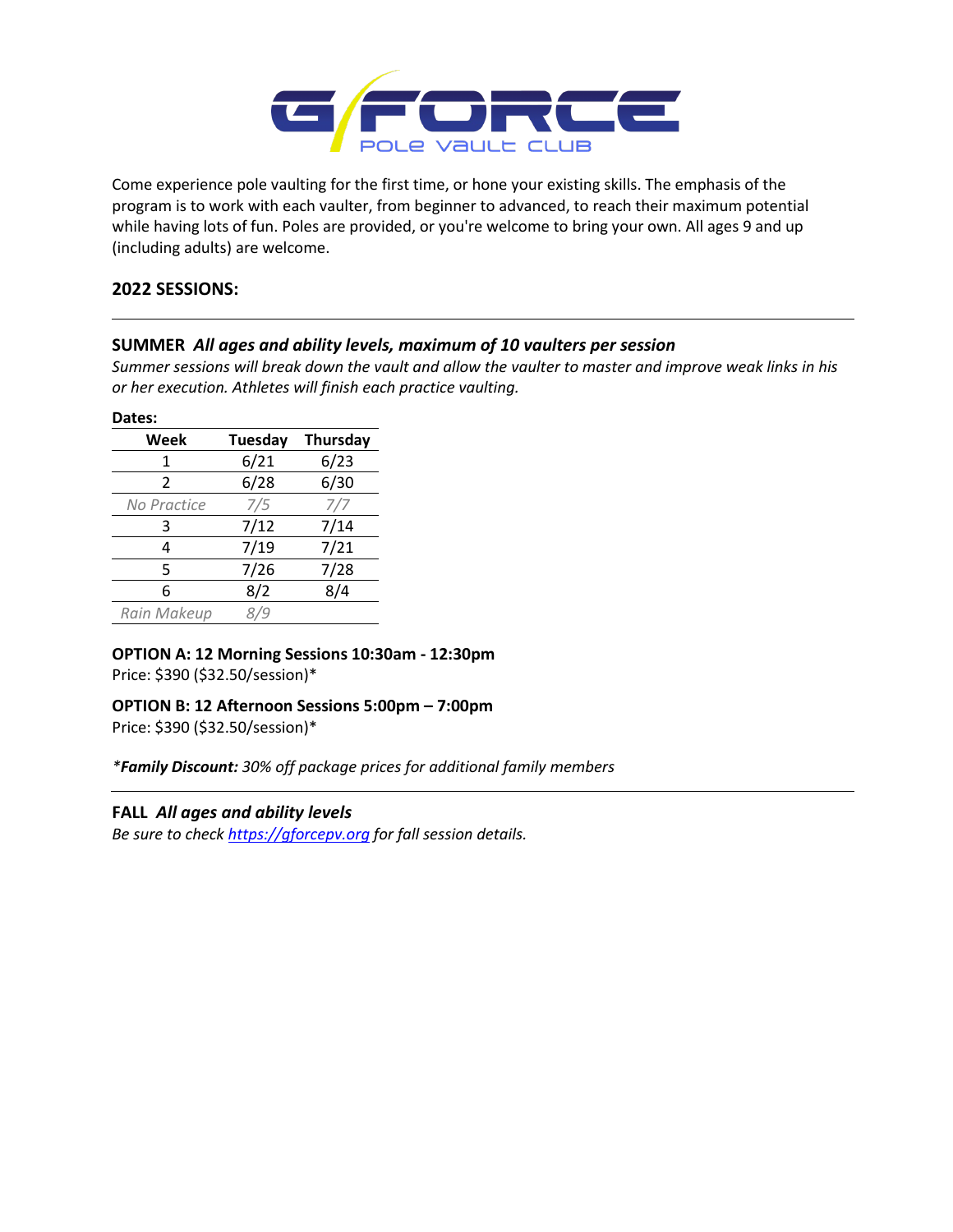**SIGN UP NOW!** We anticipate that sessions will fill up fast, so it's important to reserve your spot for all sessions that you'd like to attend this year.

#### **REGISTRATION:**

Register and pay online a[t https://forestlake.ce.eleyo.com](https://forestlake.ce.eleyo.com/) (enter "pole vault" in the search box).

In order to participate you must bring the following to your first practice of the year, even if you've participated in previous years:

| $\Box$ Application                                         |
|------------------------------------------------------------|
| $\Box$ Copy of health insurance card                       |
| $\Box$ Signed Code of Conduct form                         |
| $\Box$ Signed Permission form                              |
| $\Box$ Signed Waiver of Liability and Medical Consent form |
| $\Box$ Signed Helmet Waiver form                           |
|                                                            |

#### **LOCATION:**

Forest Lake Area Middle School, 21395 Goodview Ave N, Forest Lake, MN

#### **COACHING STAFF:**

**Mike Soule:** Forest Lake Area High School pole vault coach certified in USATF Level 1 coaching and NHSL pole vault safety training, USATF masters vaulter

**Tyler Colling:** G-Force alumnus and former college pole vaulter

**AJ Walsh-Brenizer:** G-Force alumnus and college pole vaulter

**Bryan Atwood:** Former college pole vaulter

**Mike Hrudka:** Spring Lake Park High School pole vault coach certified in USATF Level 1 coaching and USATF masters vaulter

**Marty Proops:** All American USATF masters vaulter

In accordance with Minnesota law, all G-Force coaches have completed the Centers for Disease Control's *Heads Up* Concussion in Youth Sports online training program.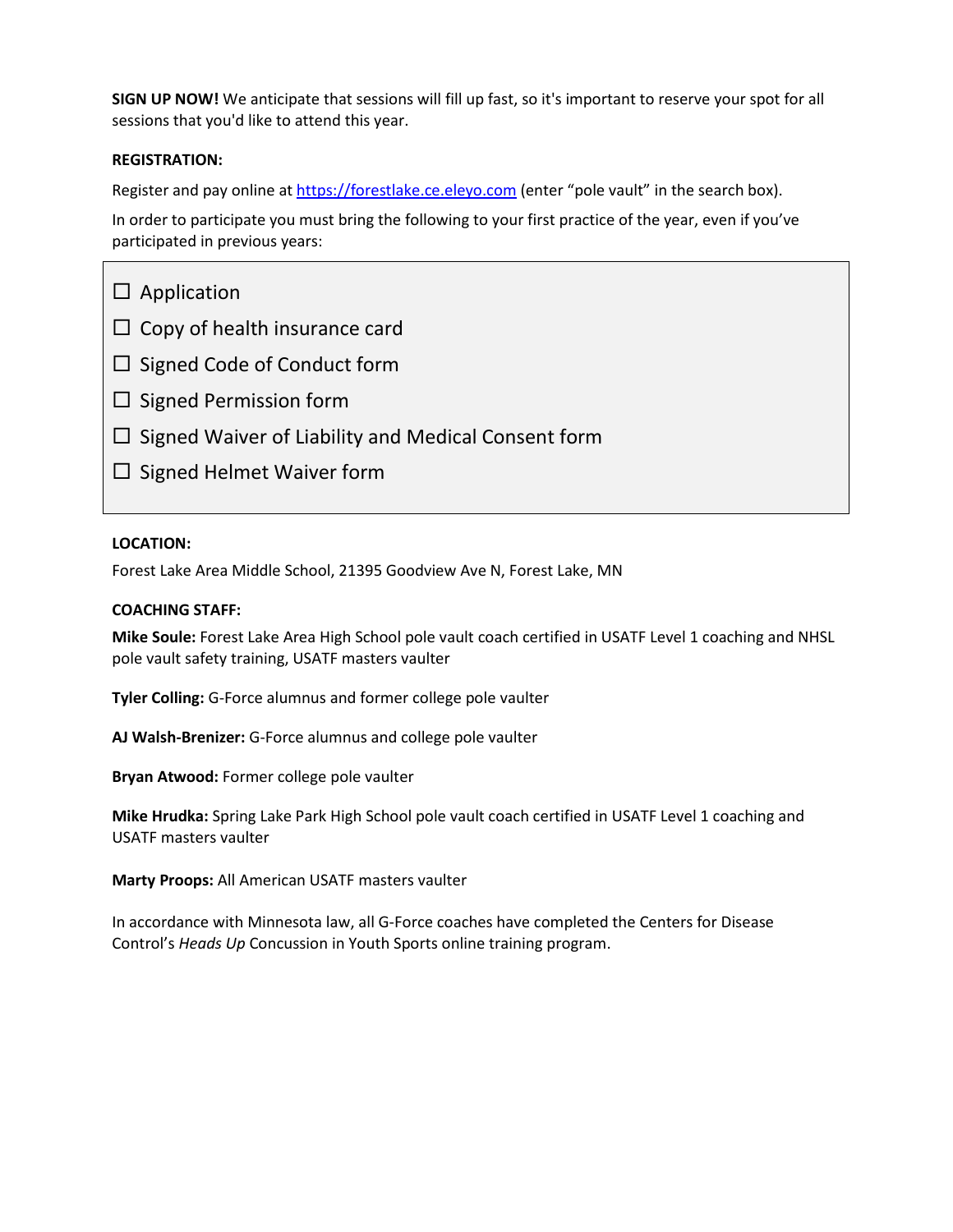#### **WHAT TO BRING:**

We have a large selection of poles available for your use. If you have your own poles and would like to use them you are welcome to do so. Athletes using our poles are responsible for returning them in the same condition in which they were borrowed. Any athlete that abuses G-Force poles will no longer be allowed to use them.

A helmet is recommended. G-Force does not provide helmets. You will need running shoes. For safety reasons and to increase the longevity of the runway, spikes are allowed only if they are ground down or a pyramid spike no longer than 1/8". Wear workout clothes, bring plenty of fluids to drink and wear sunscreen.

#### **POLE CHECK-OUT POLICY:**

G-Force does not rent poles. However, G-Force poles can be checked out under the following conditions: If you have signed up and paid for one of the complete summer sessions, G-Force will lend you one pole for your 2023 track season (based on availability) provided that your school doesn't have the right pole for you and won't buy or rent one from a retailer or rental company. You are responsible for loss, damage or breakage of checked out poles.

#### **FOR QUESTIONS OR ADDITIONAL INFORMATION CONTACT:**

Mike Soule vaultingeezer@yahoo.com 651-308-6453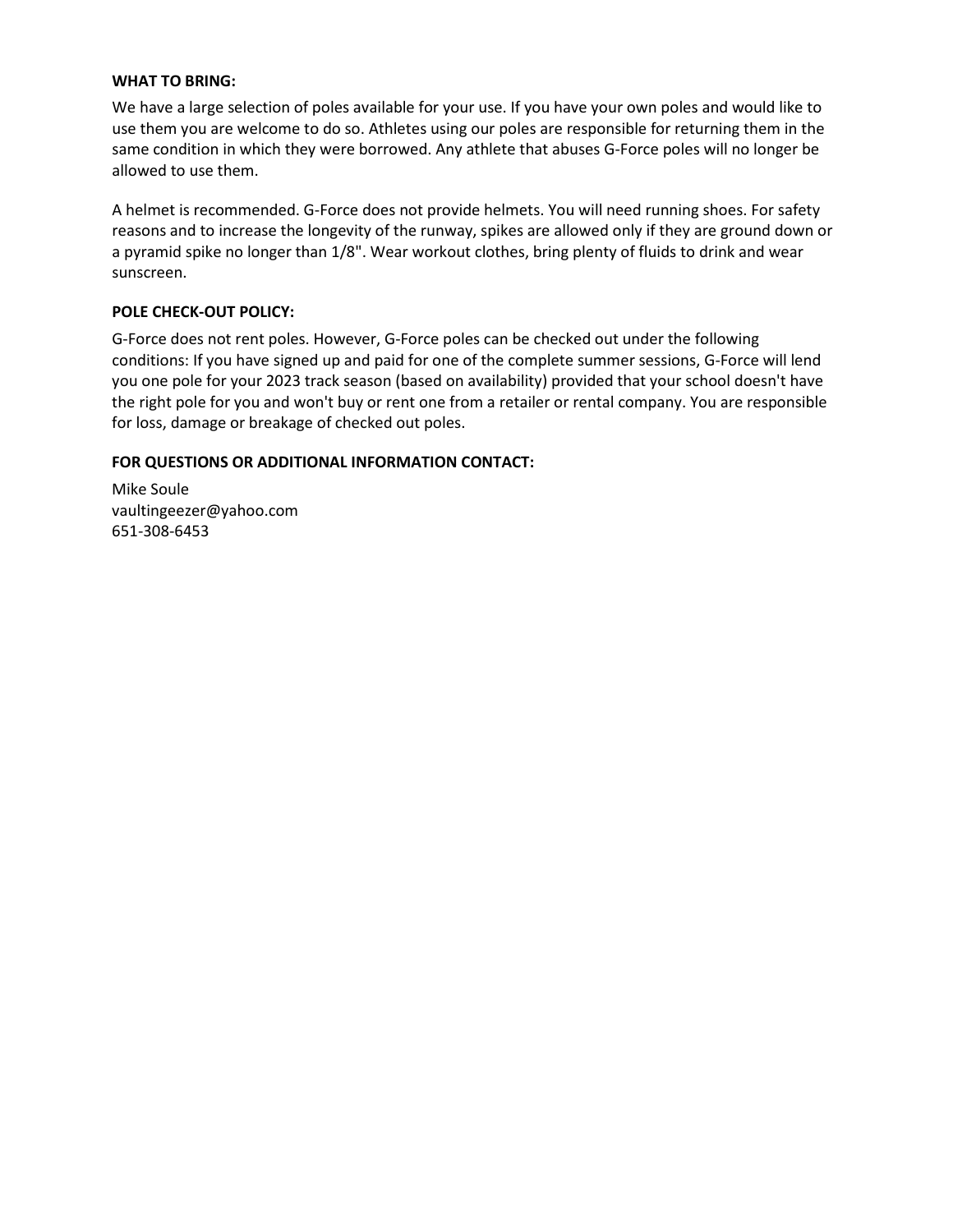#### **G-FORCE POLE VAULT CLUB APPLICATION**

| <b>Athlete Information</b> |                                                                                                                                                                                                                               |
|----------------------------|-------------------------------------------------------------------------------------------------------------------------------------------------------------------------------------------------------------------------------|
|                            |                                                                                                                                                                                                                               |
|                            |                                                                                                                                                                                                                               |
| Street Address:            | Phone Number: The Contract of the Contract of the Contract of the Contract of the Contract of the Contract of the Contract of the Contract of the Contract of the Contract of the Contract of the Contract of the Contract of |
|                            |                                                                                                                                                                                                                               |
| School: <b>School</b>      |                                                                                                                                                                                                                               |
| Email:                     |                                                                                                                                                                                                                               |
| Height/Weight:             | Pole Vault PR (Personal Record):                                                                                                                                                                                              |

For reasons of safety and runway longevity, only 1/8" pyramid type spikes are allowed. Athletes must use a pole rated at or above their current weight as per National High School Federation Rules.

\_\_\_\_\_\_\_\_\_\_\_\_\_\_\_\_\_\_\_\_\_\_\_\_\_\_\_\_\_\_\_\_\_\_\_\_\_\_\_\_\_\_\_\_\_\_\_\_\_\_\_\_\_\_\_\_\_\_\_\_\_\_\_\_\_\_\_\_\_\_\_\_\_\_\_\_\_\_ \_\_\_\_\_\_\_\_\_\_\_\_\_\_\_\_\_\_\_\_\_\_\_\_\_\_\_\_\_\_\_\_\_\_\_\_\_\_\_\_\_\_\_\_\_\_\_\_\_\_\_\_\_\_\_\_\_\_\_\_\_\_\_\_\_\_\_\_\_\_\_\_\_\_\_\_\_\_

Pole Vault Goals (what specifically do you expect, want to achieve?):

#### **Emergency Contact Information**

| Emergency Contact (if parent is not available): _________________________________ |
|-----------------------------------------------------------------------------------|
|                                                                                   |
|                                                                                   |
|                                                                                   |
|                                                                                   |
|                                                                                   |

# **Insurance Information**

# *Insurance coverage for accidental injury is required by all participants*

| Insurance Company:                                                                                                                                                                                                             |        |  |
|--------------------------------------------------------------------------------------------------------------------------------------------------------------------------------------------------------------------------------|--------|--|
| Insurance Policy/Group Number:                                                                                                                                                                                                 |        |  |
| Family Doctor: __________________                                                                                                                                                                                              | Phone: |  |
| Preferred Hospital: North and Separate Separate Separate Separate Separate Separate Separate Separate Separate Separate Separate Separate Separate Separate Separate Separate Separate Separate Separate Separate Separate Sep |        |  |
| Medical History (Asthma, allergies, injuries, other things to be aware of, etc.):                                                                                                                                              |        |  |

*Copy of insurance card is required before participating*

\_\_\_\_\_\_\_\_\_\_\_\_\_\_\_\_\_\_\_\_\_\_\_\_\_\_\_\_\_\_\_\_\_\_\_\_\_\_\_\_\_\_\_\_\_\_\_\_\_\_\_\_\_\_\_\_\_\_\_\_\_\_\_\_\_\_\_\_\_\_\_\_\_\_\_\_\_\_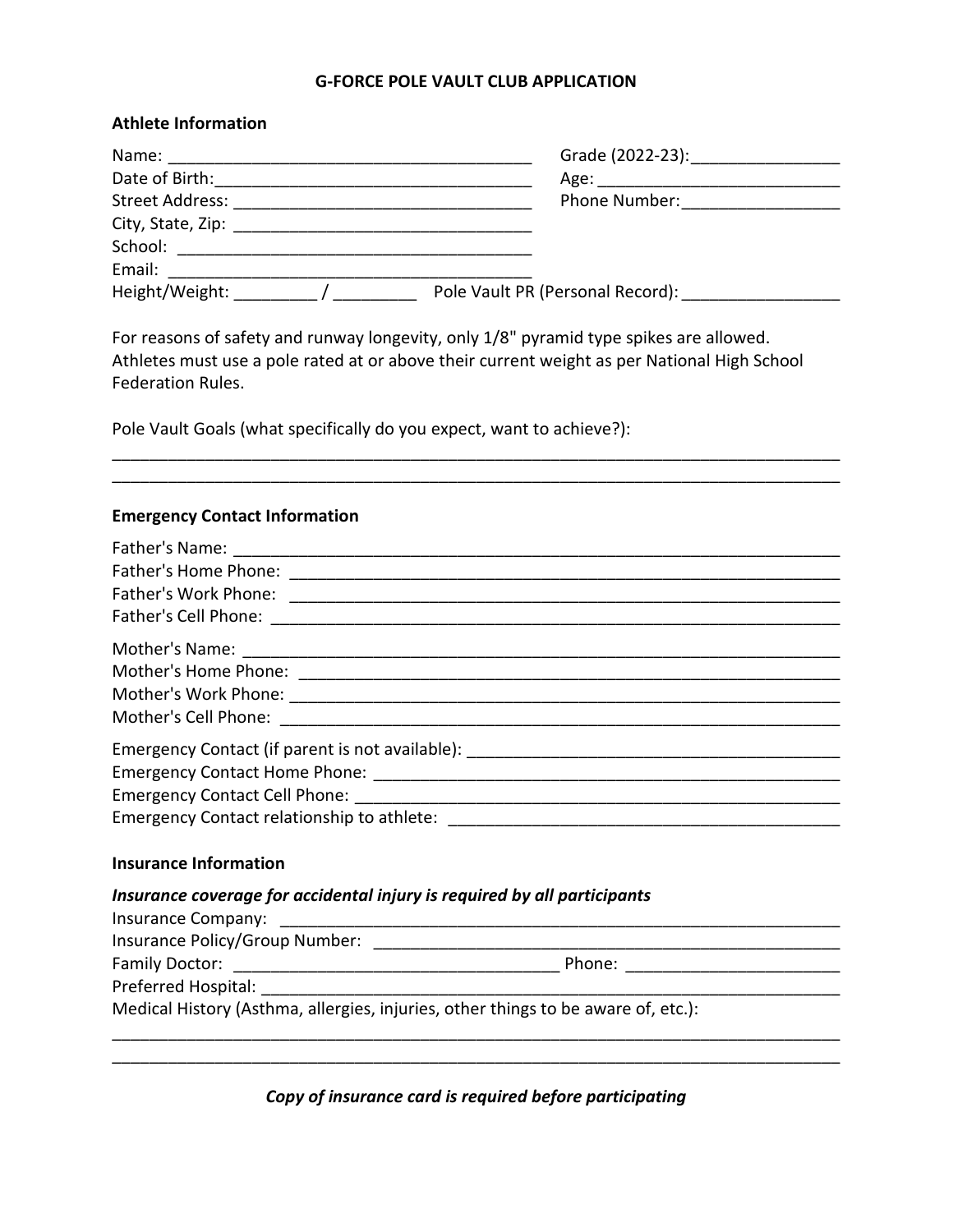# **G-FORCE POLE VAULT CLUB CODE OF CONDUCT**

- Athletes are responsible for their own safe and appropriate behavior
- Vaulting and training at G-Force can only be done with a coach present
- Athletes should arrive at practice with a positive attitude, ready to listen, learn, work and have fun
- Athletes must be supportive and show respect to everyone coaches, club members, other athletes, guests, spectators and officials
- Athletes must use appropriate language. Appropriate means "acceptable to all". Remember we do have some very young members.
- Athletes must not distract other athletes on the runway
- Athletes are expected to help take care of and put away all the equipment that they use  $$ poles, mats, gear etc.
- Poles are expensive and must be taken care of. They must not be left on the ground nor are they to be used in a matter unrelated to pole vaulting.
- The coaches' role is to teach and supervise NOT babysit
- The G-Force Pole Vault Club maintains a strict "Zero Tolerance" policy with regard to drug, alcohol and tobacco use. Any athlete caught using or being under the influence of drugs, tobacco or alcohol at a G-Force Pole Vault Club event will be expelled immediately from the club
- Coaches and mentors have the authority to expel any athlete for any inappropriate behavior (fighting, drug/alcohol use etc.)
- If there are any other conduct problems:
	- First offense the athlete will be asked to sit out the remainder of the practice or event
	- Second offense the athlete will be sent home. A written warning will be issued and the athlete will be put on a period of probation for the rest of the year
	- Third offense the athlete will be expelled from the club

# *I have read, understand and agree to abide by the G-Force Pole Vault Club Code of Conduct*

Parent/Guardian's Signature (if athlete is a minor)

Athlete's Signature \_\_\_\_\_\_\_\_\_\_\_\_\_\_\_\_\_\_\_\_\_\_\_\_\_\_\_\_\_\_\_\_\_\_\_\_\_\_\_\_\_\_\_\_\_\_\_\_\_\_\_\_\_\_\_\_\_\_\_\_\_\_\_\_\_\_\_\_\_\_\_\_\_\_\_\_\_\_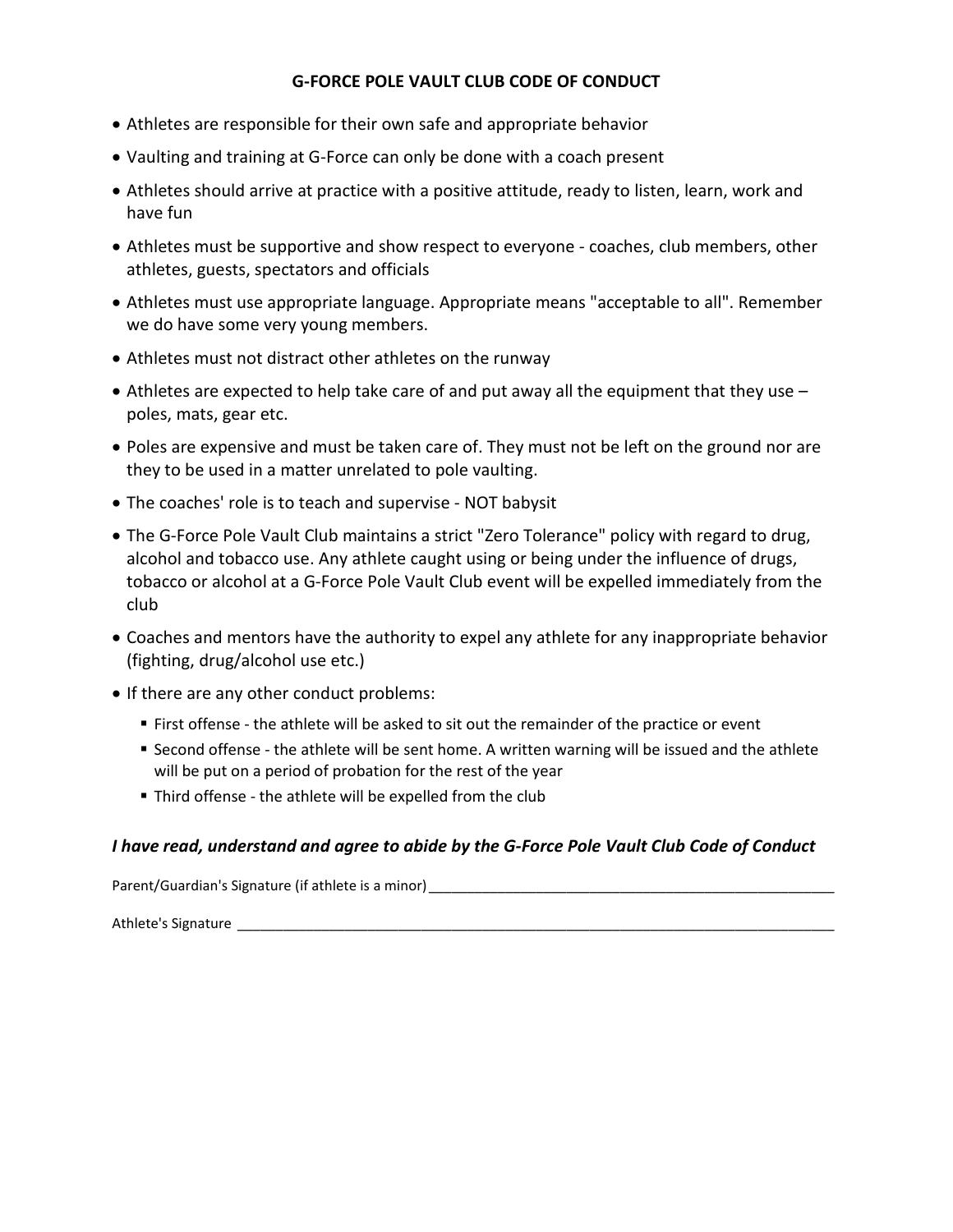# **G-FORCE POLE VAULT CLUB PARENT/GUARDIAN PERMISSION FOR PARTICIPATION**

# **This is a PARTICIPATE AT YOUR OWN RISK club and program.**

I am aware of the risks involved in pole vaulting and I hereby grant permission for myself or my child, to attend and participate in the G-Force Pole Vault Club. I verify that I or my child has had a physical examination in the past year and is capable of participation in the strenuous activities related to pole vaulting. I agree to indemnify, hold harmless and defend Michael E. Soule, Kay L. Soule, their heirs, executors, G-Force Pole Vault Club coaches, staff and administrators, employees, volunteers, sponsors, and Forest Lake Community Education Department from any and all liability for injury to myself or my child, as well as any damage caused by myself or my child. I understand that track and field, especially pole vaulting, is potentially dangerous and could pose a risk of catastrophic injury. Should medical attention be necessary, I hereby authorize any physician or trainer selected by club personnel to conduct medical or surgical procedures.

**Warning**: Any activity involving motion or height creates the possibility of serious injury. Pole vaulting is a dangerous activity. Catastrophic injuries, including paralysis and death have occurred. You assume a serious risk in pole vaulting.

I also grant permission for and release any photograph or video image taken of myself or my child to be used in association with the G-Force Pole Vault Club.

| Participant Signature & Date:                             |  |
|-----------------------------------------------------------|--|
| Parent/Guardian Signature & Date (if athlete is a minor): |  |
| Parent/Guardian Signature & Date (if athlete is a minor): |  |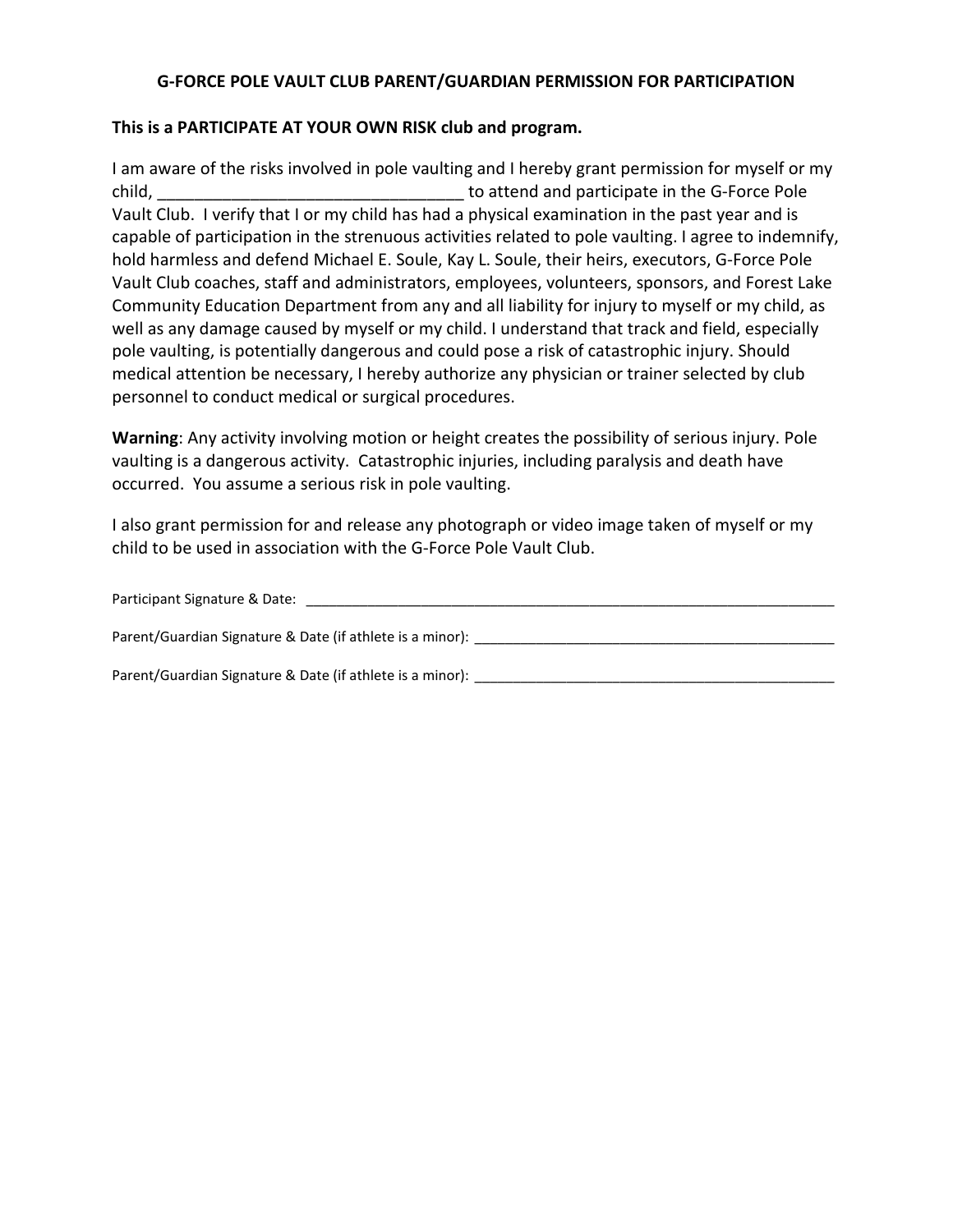# **G-FORCE POLE VAULT CLUB WAIVER OF LIABILITY AND MEDICAL CONSENT FORM**

In consideration of my or my child's participation with the G-Force Pole Vault Club, I hereby for myself, my heirs, executors, and administrators, waive and release any and all rights or claims for damages I may have against the G-Force Pole Vault Club, its representatives, successors, employees, volunteers, coaches, staff, sponsors, directors, Forest Lake Community Education Department and assigns for any and all injuries suffered by myself or my child as a result of their participation in or travel to and from any practice, meet or other function of the G-Force Pole Vault Club. I understand that there is an element of risk involved with my or my child's participation in pole vault activities, and that both minor and catastrophic injury may occur. On behalf of myself or my child, I accept the risk of such injuries, and voluntarily grant my permission for myself or my child to participate in all of the activities of the G-Force Pole Vault Club.

I agree to abide by any decision of the G-Force Pole Vault Club staff relative to my or my child's ability to safely participate. I assume all risks associated with pole vaulting/visiting/attending Forest Lake Area High School, including but not limited to: falls, contact with other participants, the environment and surroundings, the effects of weather—including extreme cold, heat & humidity, contact with animals, any unknown or unforeseen danger and all such risks being known and appreciated by myself or my child. I have inspected the G-Force Pole Vault Club facility and equipment and deem it safe for myself or child.

I also grant the G-Force Pole Vault Club, its employees, staff, volunteers, coaches, and other persons authorized and/or designated by the G-Force Pole Vault Club to administer first aid or seek emergency medical treatment from health care professionals as they deem reasonable and appropriate under the circumstances, while I, or my child is participating in the activities of the G-Force Pole Vault Club, including but not limited to practices, meets, and travel to and from the same. In the event of an emergency in my absence, if any health care professional is consulted, I understand that I will be contacted as soon as possible, and that I will be financially responsible for any medical treatment administered by said healthcare professional, hospital expenses, and insurance coverage. I understand that I must carry health insurance and verify that I and my child are insured.

I understand that I am financially responsible for any damage to equipment, including broken pole vaulting poles.

Having read this waiver and knowing these facts, I, for myself and acting on my behalf, waive and release G-Force Pole Vault Club, Michael E. Soule, and Forest Lake Community Education Department, their representatives and successors from all claims or liabilities of any kind arising from my or my child's participation.

| Participant Signature & Date: |  |  |
|-------------------------------|--|--|
|                               |  |  |

Parent/Guardian Signature & Date (if athlete is a minor):

Parent/Guardian Signature & Date (if athlete is a minor): \_\_\_\_\_\_\_\_\_\_\_\_\_\_\_\_\_\_\_\_\_\_\_\_\_\_\_\_\_\_\_\_\_\_\_\_\_\_\_\_\_\_\_\_\_\_\_